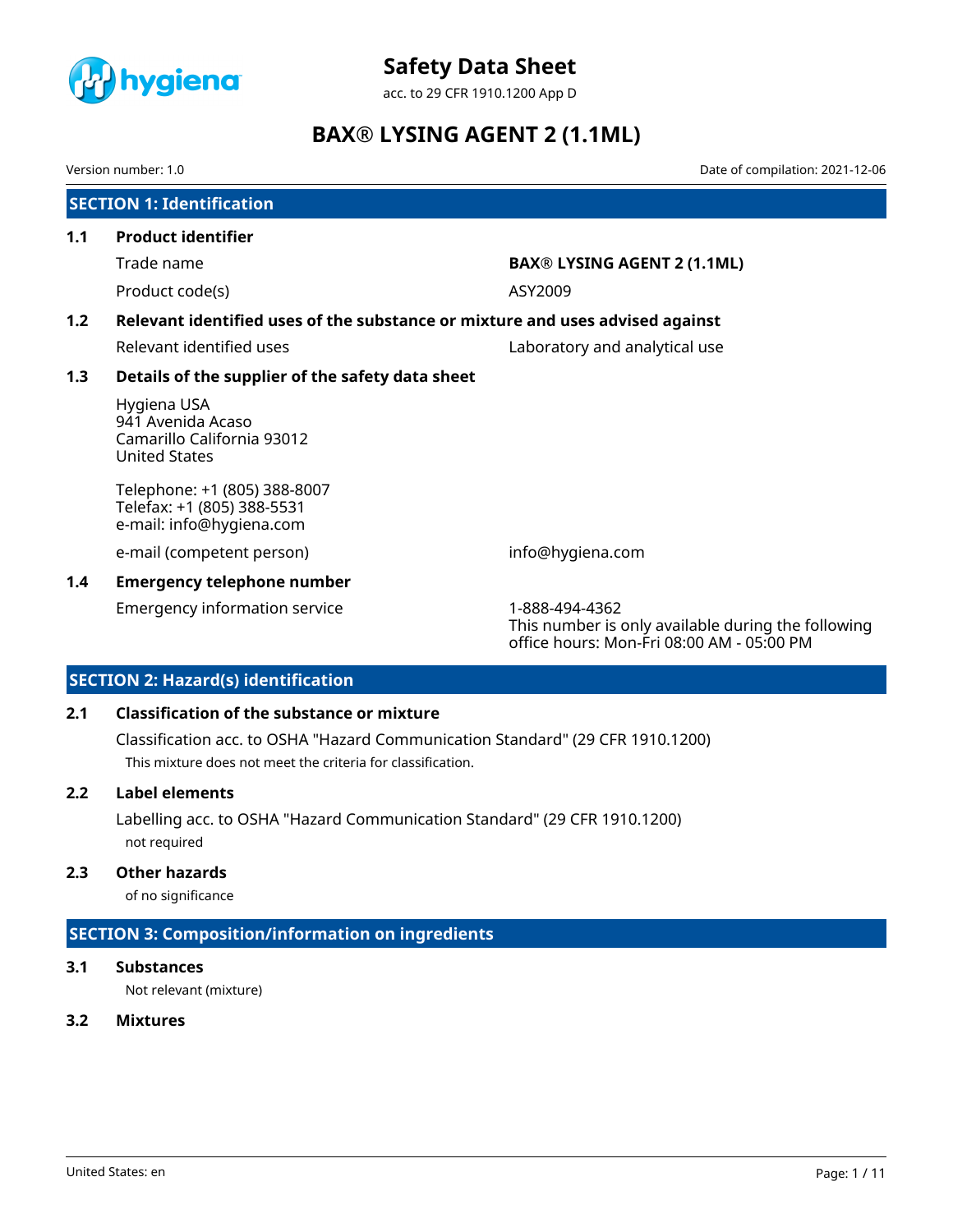

acc. to 29 CFR 1910.1200 App D

# **BAX® LYSING AGENT 2 (1.1ML)**

Version number: 1.0 Date of compilation: 2021-12-06

## Description of the mixture

| Name of substance  | <b>Identifier</b>    | $Wt\%$    | <b>Classification acc. to GHS</b> | <b>Pictograms</b> |
|--------------------|----------------------|-----------|-----------------------------------|-------------------|
| Pyrogen Free Water | CAS No<br>7732-18-5  | $\geq 90$ |                                   |                   |
| Mutanolysin        | CAS No<br>55466-22-3 | $0.1 - 1$ |                                   |                   |

For full text of abbreviations: see SECTION 16.

# **SECTION 4: First-aid measures**

# **4.1 Description of first-aid measures**

#### General notes

Do not leave affected person unattended. Remove victim out of the danger area. Keep affected person warm, still and covered. Take off immediately all contaminated clothing. In all cases of doubt, or when symptoms persist, seek medical advice. In case of unconsciousness place person in the recovery position. Never give anything by mouth.

#### Following inhalation

If breathing is irregular or stopped, immediately seek medical assistance and start first aid actions. Provide fresh air.

## Following skin contact

Wash with plenty of soap and water.

#### Following eye contact

Remove contact lenses, if present and easy to do. Continue rinsing. Irrigate copiously with clean, fresh water for at least 10 minutes, holding the eyelids apart.

#### Following ingestion

Rinse mouth with water (only if the person is conscious). Do NOT induce vomiting.

#### **4.2 Most important symptoms and effects, both acute and delayed**

Symptoms and effects are not known to date.

#### **4.3 Indication of any immediate medical attention and special treatment needed**

none

# **SECTION 5: Fire-fighting measures**

# **5.1 Extinguishing media**

Suitable extinguishing media Water spray, BC-powder, Carbon dioxide (CO2)

Unsuitable extinguishing media

Water jet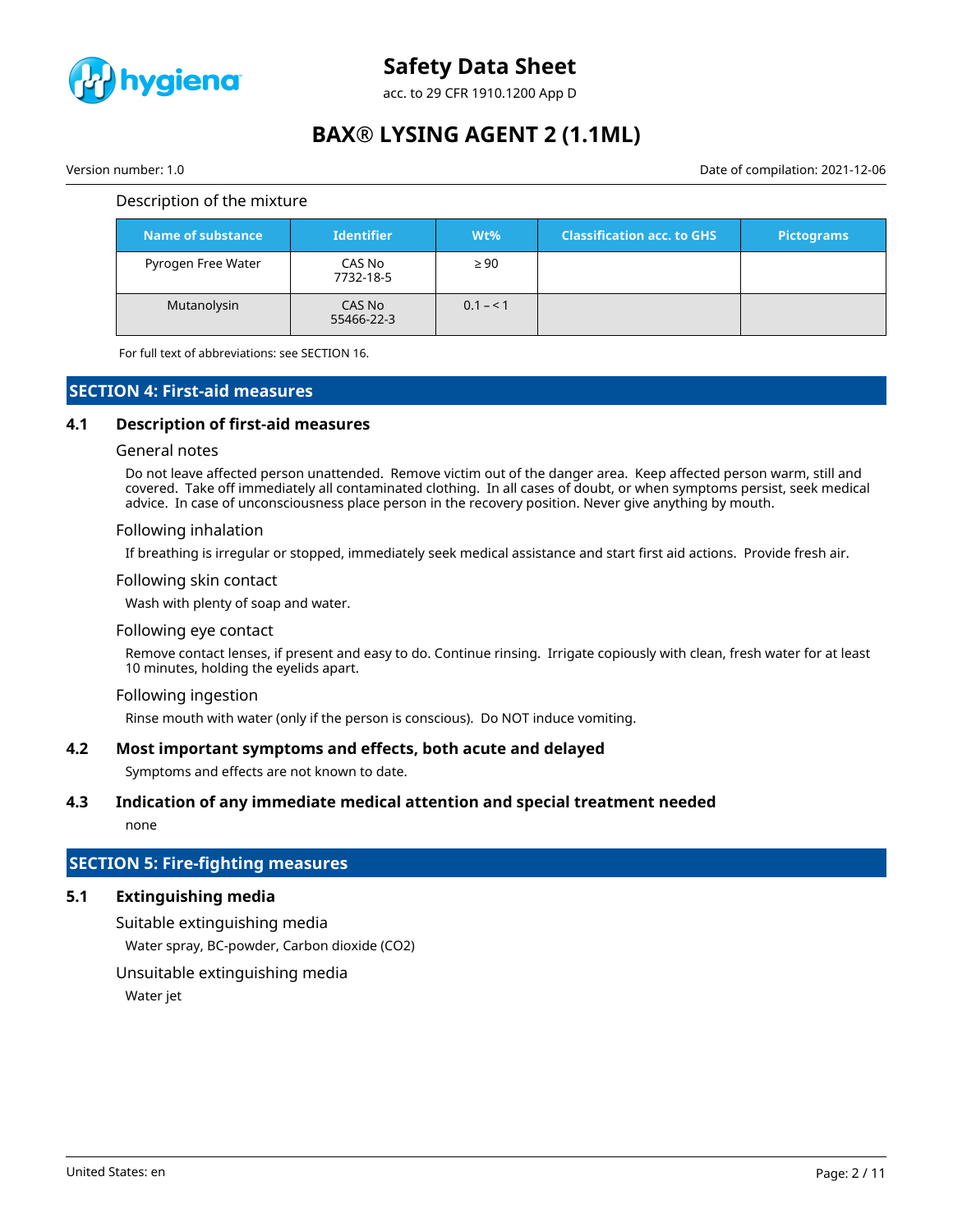

acc. to 29 CFR 1910.1200 App D

# **BAX® LYSING AGENT 2 (1.1ML)**

Version number: 1.0 Date of compilation: 2021-12-06

# **5.2 Special hazards arising from the substance or mixture**

## **5.3 Advice for firefighters**

In case of fire and/or explosion do not breathe fumes. Coordinate firefighting measures to the fire surroundings. Do not allow firefighting water to enter drains or water courses. Collect contaminated firefighting water separately. Fight fire with normal precautions from a reasonable distance.

# **SECTION 6: Accidental release measures**

## **6.1 Personal precautions, protective equipment and emergency procedures**

For non-emergency personnel

Remove persons to safety.

For emergency responders

Wear breathing apparatus if exposed to vapors/dust/aerosols/gases.

#### **6.2 Environmental precautions**

Keep away from drains, surface and ground water. Retain contaminated washing water and dispose of it.

## **6.3 Methods and material for containment and cleaning up**

Advice on how to contain a spill

Covering of drains

## Advice on how to clean up a spill

Wipe up with absorbent material (e.g. cloth, fleece). Collect spillage: sawdust, kieselgur (diatomite), sand, universal binder

Appropriate containment techniques

Use of adsorbent materials.

Other information relating to spills and releases

Place in appropriate containers for disposal. Ventilate affected area.

## **6.4 Reference to other sections**

Personal protective equipment: see section 8. Incompatible materials: see section 10. Disposal considerations: see section 13.

# **SECTION 7: Handling and storage**

# **7.1 Precautions for safe handling**

#### Recommendations

- Measures to prevent fire as well as aerosol and dust generation

Use local and general ventilation. Use only in well-ventilated areas.

## Advice on general occupational hygiene

Wash hands after use. Do not eat, drink and smoke in work areas. Remove contaminated clothing and protective equipment before entering eating areas. Never keep food or drink in the vicinity of chemicals. Never place chemicals in containers that are normally used for food or drink. Keep away from food, drink and animal feedingstuffs.

# **7.2 Conditions for safe storage, including any incompatibilities**

# Control of the effects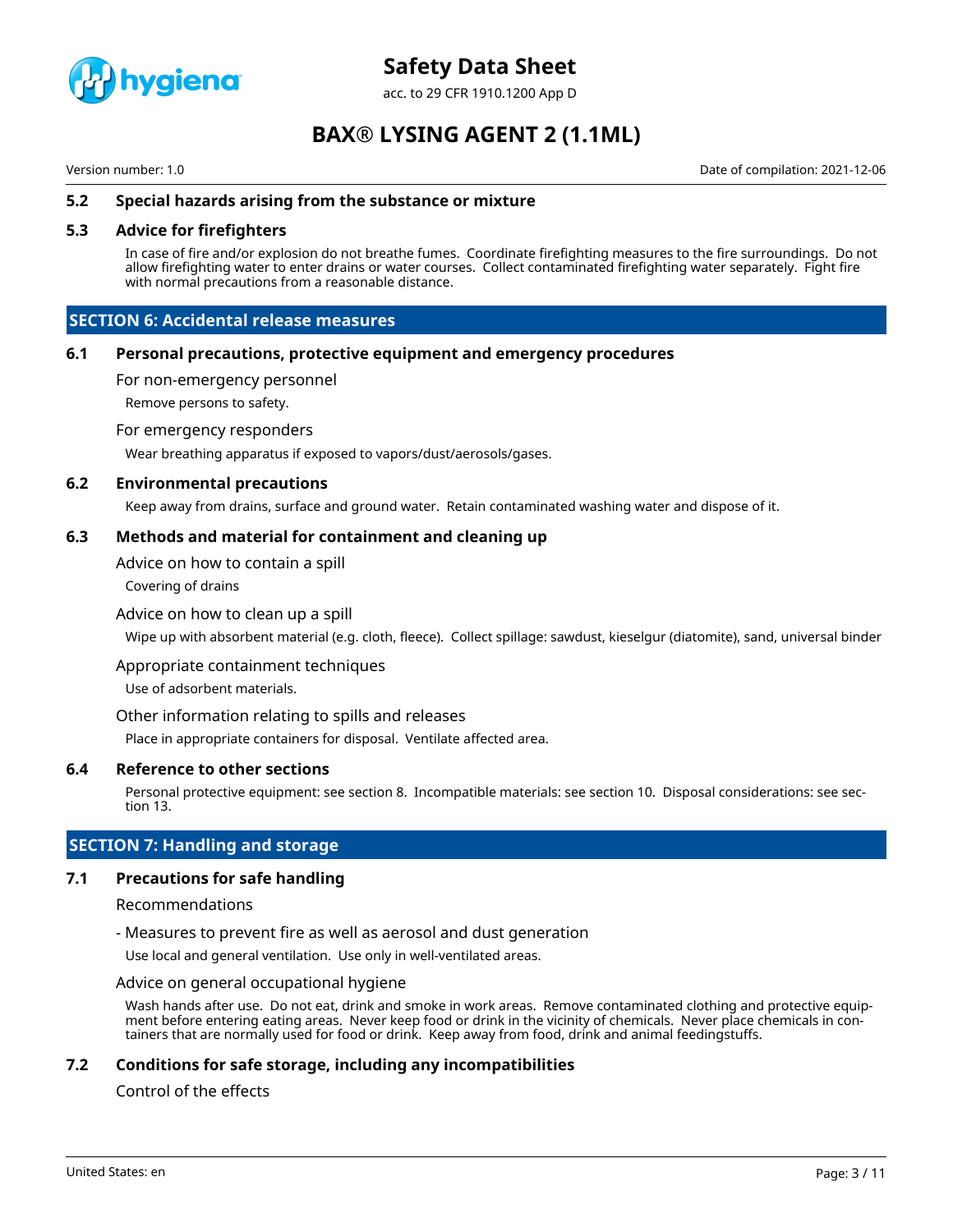

acc. to 29 CFR 1910.1200 App D

# **BAX® LYSING AGENT 2 (1.1ML)**

Version number: 1.0 Date of compilation: 2021-12-06

Protect against external exposure, such as frost

# **7.3 Specific end use(s)**

See section 16 for a general overview.

# **SECTION 8: Exposure controls/personal protection**

## **8.1 Control parameters**

This information is not available.

# **8.2 Exposure controls**

Appropriate engineering controls

General ventilation.

Individual protection measures (personal protective equipment)

#### Eye/face protection

Wear eye/face protection.

#### Skin protection

- Hand protection

Wear suitable gloves. Chemical protection gloves are suitable, which are tested according to EN 374. Check leak-tightness/impermeability prior to use. In the case of wanting to use the gloves again, clean them before taking off and air them well. For special purposes, it is recommended to check the resistance to chemicals of the protective gloves mentioned above together with the supplier of these gloves.

#### - Other protection measures

Take recovery periods for skin regeneration. Preventive skin protection (barrier creams/ointments) is recommended. Wash hands thoroughly after handling.

#### Respiratory protection

In case of inadequate ventilation wear respiratory protection.

#### Environmental exposure controls

Use appropriate container to avoid environmental contamination. Keep away from drains, surface and ground water.

# **SECTION 9: Physical and chemical properties**

# **9.1 Information on basic physical and chemical properties**

#### **Appearance**

| Physical state | liquid                |
|----------------|-----------------------|
| Color          | not determined        |
| Particle       | not relevant (liquid) |
| Odor           | characteristic        |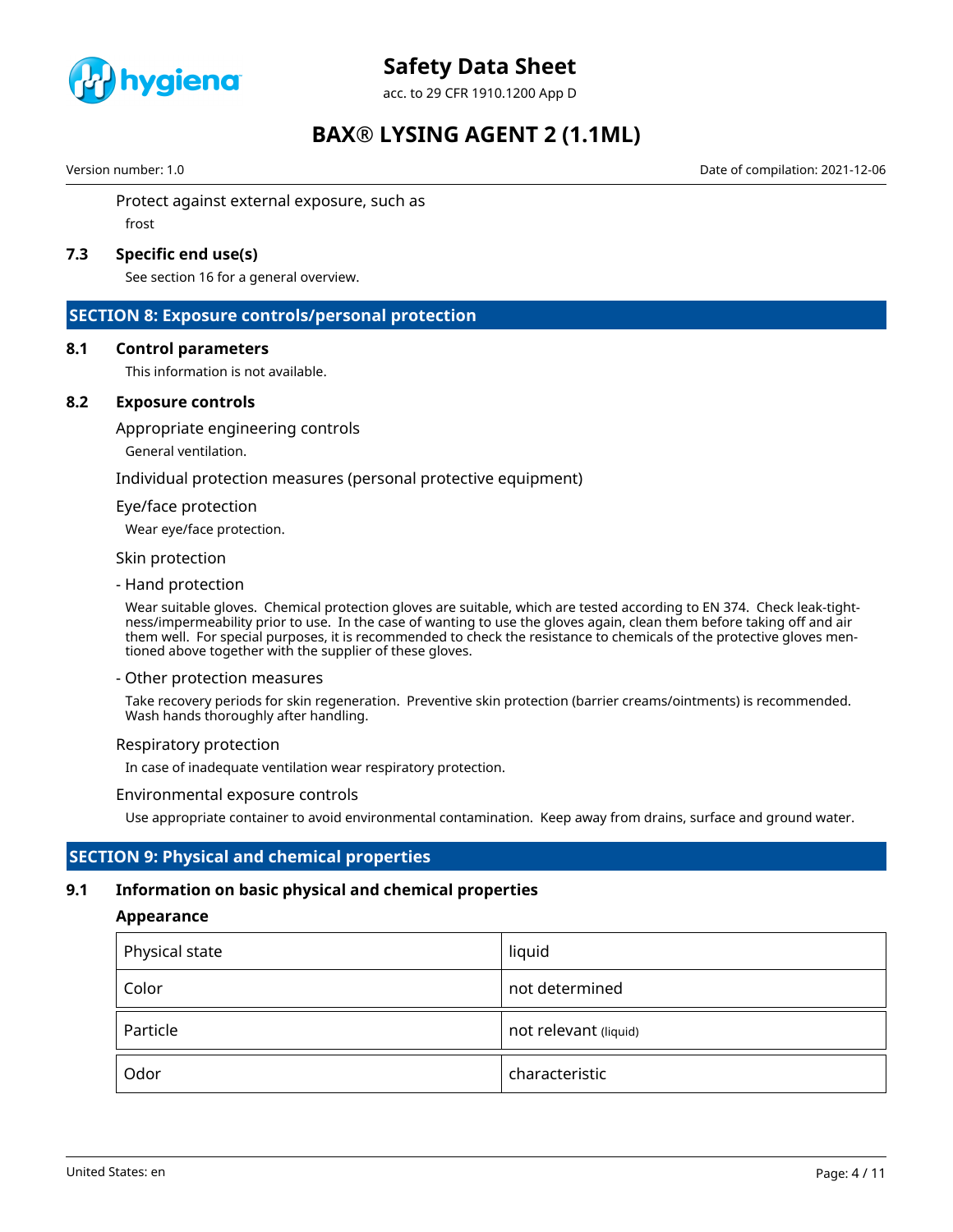

acc. to 29 CFR 1910.1200 App D

# **BAX® LYSING AGENT 2 (1.1ML)**

Version number: 1.0 Date of compilation: 2021-12-06

| <b>Other safety parameters</b>          |                                               |
|-----------------------------------------|-----------------------------------------------|
| pH (value)                              | not determined                                |
| Melting point/freezing point            | not determined                                |
| Initial boiling point and boiling range | not determined                                |
| Flash point                             | not determined                                |
| Evaporation rate                        | Not determined                                |
| Flammability (solid, gas)               | not relevant, (fluid)                         |
| Vapor pressure                          | not determined                                |
| Density                                 | not determined                                |
| Vapor density                           | this information is not available             |
| Relative density                        | Information on this property is not available |
| Solubility(ies)                         | not determined                                |
| <b>Partition coefficient</b>            |                                               |
| - n-octanol/water (log KOW)             | this information is not available             |
| Auto-ignition temperature               | not determined                                |
| Viscosity                               | not determined                                |
| <b>Explosive properties</b>             | none                                          |
| Oxidizing properties                    | none                                          |
| <b>Other information</b>                |                                               |
| Solvent content                         | 100 %                                         |

| Solvent content | 100 % |
|-----------------|-------|
| Solid content   | 0 %   |

**9.2**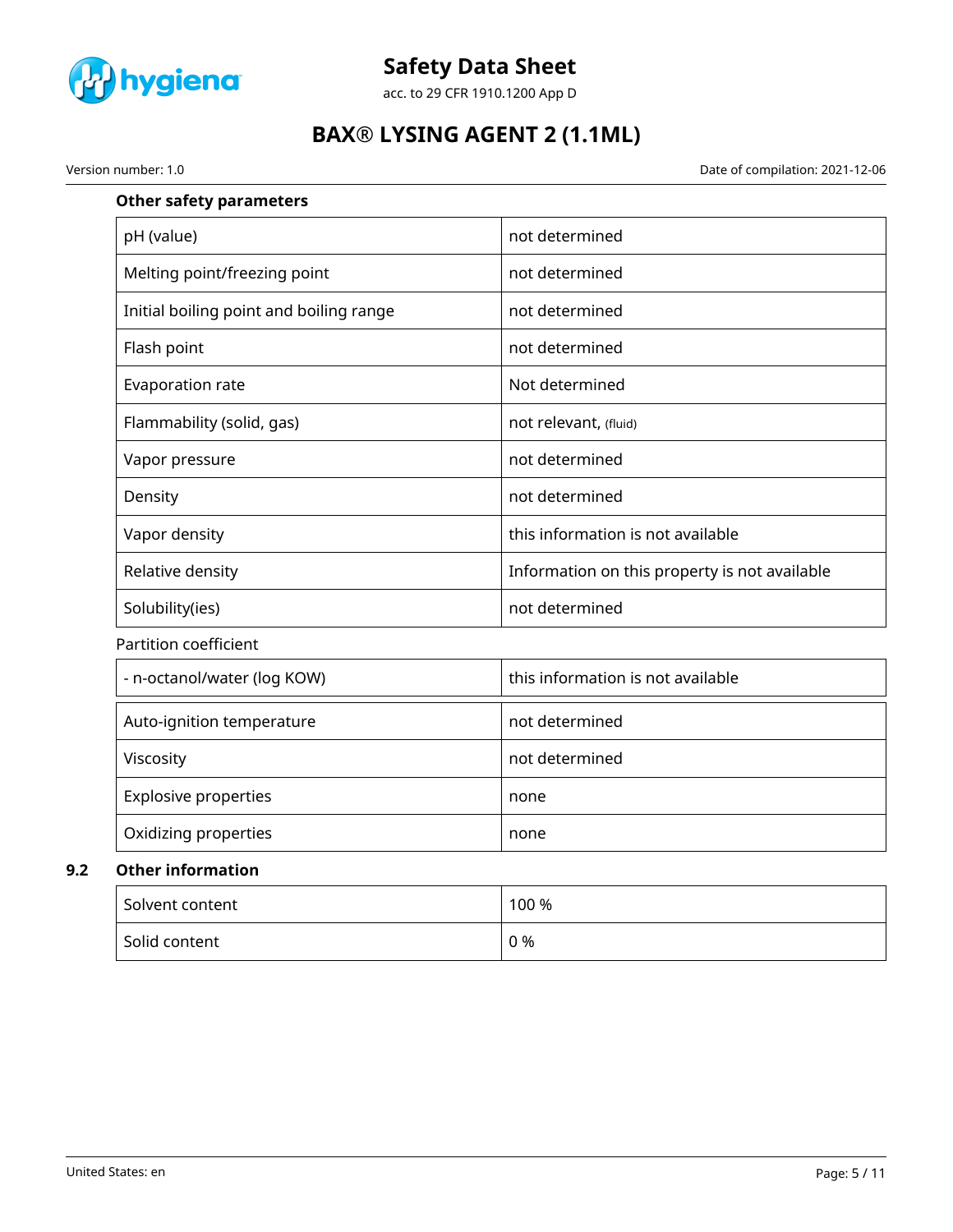

acc. to 29 CFR 1910.1200 App D

# **BAX® LYSING AGENT 2 (1.1ML)**

Version number: 1.0 Date of compilation: 2021-12-06

# **SECTION 10: Stability and reactivity**

## **10.1 Reactivity**

Concerning incompatibility: see below "Conditions to avoid" and "Incompatible materials".

## **10.2 Chemical stability**

The material is stable under normal ambient and anticipated storage and handling conditions of temperature and pressure.

# **10.3 Possibility of hazardous reactions**

No known hazardous reactions.

## **10.4 Conditions to avoid**

There are no specific conditions known which have to be avoided.

# **10.5 Incompatible materials**

There is no additional information.

## **10.6 Hazardous decomposition products**

Reasonably anticipated hazardous decomposition products produced as a result of use, storage, spill and heating are not known. Hazardous combustion products: see section 5.

# **SECTION 11: Toxicological information**

#### **11.1 Information on toxicological effects**

Test data are not available for the complete mixture.

#### Classification procedure

The method for classification of the mixture is based on ingredients of the mixture (additivity formula).

# **Classification acc. to OSHA "Hazard Communication Standard" (29 CFR 1910.1200)**

This mixture does not meet the criteria for classification.

#### Acute toxicity

Shall not be classified as acutely toxic.

#### Skin corrosion/irritation

Shall not be classified as corrosive/irritant to skin.

#### Serious eye damage/eye irritation

Shall not be classified as seriously damaging to the eye or eye irritant.

## Respiratory or skin sensitization

Shall not be classified as a respiratory or skin sensitizer.

# Germ cell mutagenicity

Shall not be classified as germ cell mutagenic.

#### Carcinogenicity

Shall not be classified as carcinogenic.

#### Reproductive toxicity

Shall not be classified as a reproductive toxicant.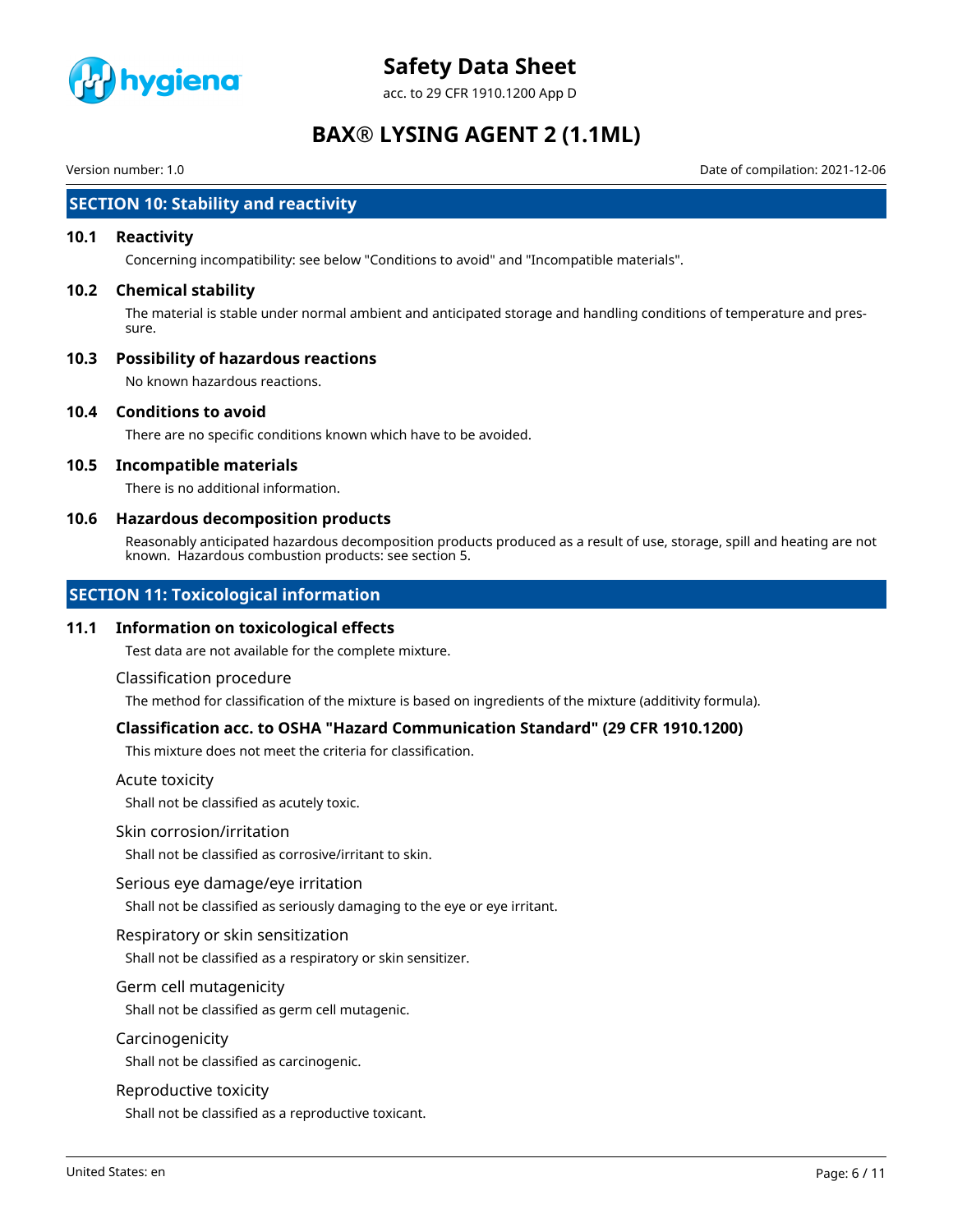

acc. to 29 CFR 1910.1200 App D

# **BAX® LYSING AGENT 2 (1.1ML)**

Version number: 1.0 Date of compilation: 2021-12-06

## Specific target organ toxicity - single exposure

Shall not be classified as a specific target organ toxicant (single exposure).

## Specific target organ toxicity - repeated exposure

Shall not be classified as a specific target organ toxicant (repeated exposure).

## Aspiration hazard

Shall not be classified as presenting an aspiration hazard.

# **SECTION 12: Ecological information**

## **12.1 Toxicity**

Shall not be classified as hazardous to the aquatic environment.

# **12.2 Persistence and degradability**

Data are not available.

# **12.3 Bioaccumulative potential**

Data are not available.

# **12.4 Mobility in soil**

Data are not available.

- **12.5 Results of PBT and vPvB assessment** Data are not available.
- **12.6 Endocrine disrupting properties** None of the ingredients are listed.

# **12.7 Other adverse effects**

Data are not available.

# **SECTION 13: Disposal considerations**

## **13.1 Waste treatment methods**

#### Sewage disposal-relevant information

Do not empty into drains. Avoid release to the environment. Refer to special instructions/safety data sheets.

#### Waste treatment of containers/packages

Completely emptied packages can be recycled. Handle contaminated packages in the same way as the substance itself.

# **Remarks**

Please consider the relevant national or regional provisions. Waste shall be separated into the categories that can be handled separately by the local or national waste management facilities.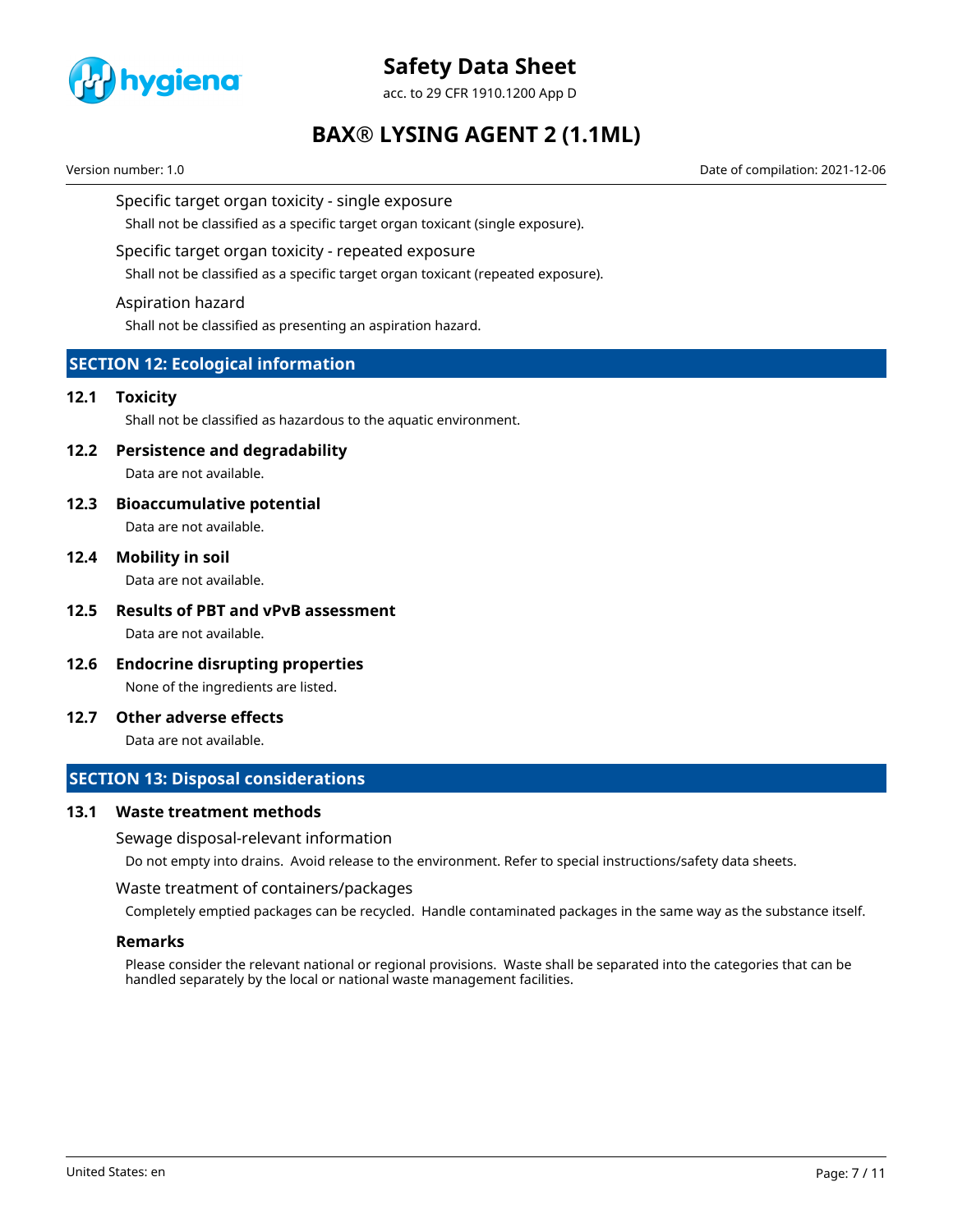

acc. to 29 CFR 1910.1200 App D

# **BAX® LYSING AGENT 2 (1.1ML)**

Version number: 1.0 Date of compilation: 2021-12-06

**SECTION 14: Transport information 14.1 UN number 14.1 UN** number **14.2 UN proper shipping name** not relevant **14.3 Transport hazard class(es)** not assigned **14.4 Packing group not assigned** 

**14.5 Environmental hazards** non-environmentally hazardous acc. to the dangerous goods regulations

- **14.6 Special precautions for user** There is no additional information.
- **14.7 Transport in bulk according to Annex II of MARPOL and the IBC Code**

The cargo is not intended to be carried in bulk.

# **Information for each of the UN Model Regulations**

**Transport of dangerous goods by road or rail (49 CFR US DOT) - Additional information** Not subject to transport regulations.

**International Maritime Dangerous Goods Code (IMDG) - Additional information** Not subject to IMDG.

**International Civil Aviation Organization (ICAO-IATA/DGR) - Additional information** Not subject to ICAO-IATA.

# **SECTION 15: Regulatory information**

**15.1 Safety, health and environmental regulations specific for the product in question**

# **National regulations (United States)**

# **Superfund Amendment and Reauthorization Act (SARA TITLE III )**

- The List of Extremely Hazardous Substances and Their Threshold Planning Quantities (EPCRA Section 302, 304)

none of the ingredients are listed

- Specific Toxic Chemical Listings (EPCRA Section 313) none of the ingredients are listed

# **Comprehensive Environmental Response, Compensation, and Liability Act (CERCLA)**

- List of Hazardous Substances and Reportable Quantities (CERCLA section 102a) (40 CFR 302.4) none of the ingredients are listed

## **Clean Air Act**

none of the ingredients are listed

# **Right to Know Hazardous Substance List**

- Hazardous Substance List (NJ-RTK) none of the ingredients are listed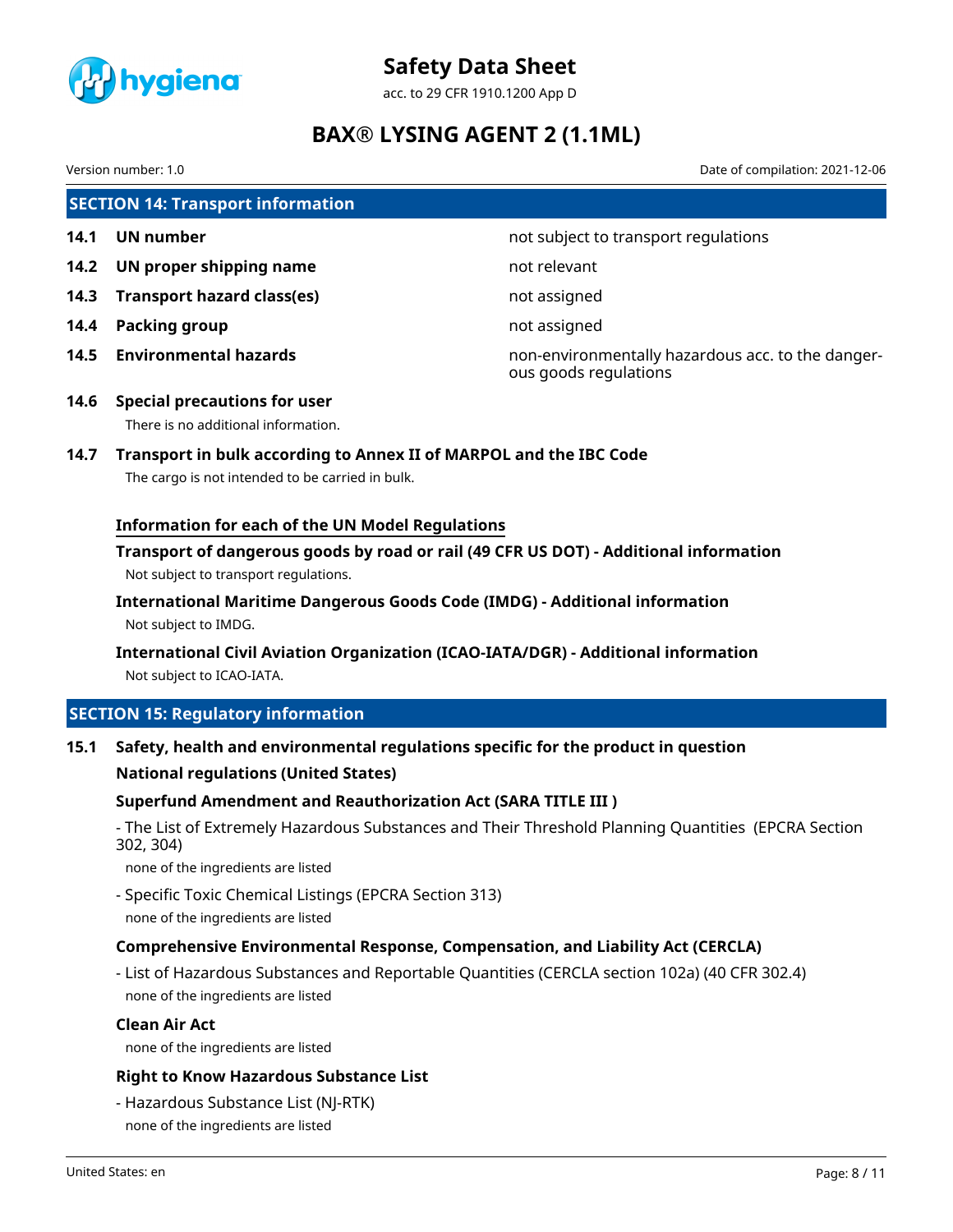

acc. to 29 CFR 1910.1200 App D

# **BAX® LYSING AGENT 2 (1.1ML)**

Version number: 1.0 Date of compilation: 2021-12-06

## **California Environmental Protection Agency (Cal/EPA): Proposition 65 - Safe Drinking Water and Toxic Enforcement Act of 1987**

none of the ingredients are listed

# **Industry or sector specific available guidance(s)**

# **NPCA-HMIS® III**

Hazardous Materials Identification System. American Coatings Association.

| <b>Category</b>     | Rating | <b>Description</b>                                                                                                                                              |
|---------------------|--------|-----------------------------------------------------------------------------------------------------------------------------------------------------------------|
| Chronic             |        | none                                                                                                                                                            |
| <b>Health</b>       |        | no significant risk to health                                                                                                                                   |
| Flammability        |        | material that will not burn under typical fire conditions                                                                                                       |
| Physical hazard     |        | material that is normally stable, even under fire conditions, and will not react with water,  <br>polymerize, decompose, condense, or self-react. Non-explosive |
| Personal protection |        |                                                                                                                                                                 |

# **NFPA® 704**

National Fire Protection Association: Standard System for the Identification of the Hazards of Materials for Emergency Response (United States).

| <b>Category</b> | Degree of<br>hazard | <b>Description</b>                                                                                                 |
|-----------------|---------------------|--------------------------------------------------------------------------------------------------------------------|
| Flammability    |                     | material that will not burn under typical fire conditions                                                          |
| Health          | 0                   | material that, under emergency conditions, would offer no hazard beyond that of ordin-<br>ary combustible material |
| Instability     |                     | material that is normally stable, even under fire conditions                                                       |
| Special hazard  |                     |                                                                                                                    |

# **National inventories**

| <b>Country</b> | <b>Inventory</b> | <b>Status</b>                  |
|----------------|------------------|--------------------------------|
| AU             | <b>AICS</b>      | not all ingredients are listed |
| CA             | <b>DSL</b>       | not all ingredients are listed |
| <b>CN</b>      | <b>IECSC</b>     | not all ingredients are listed |
| EU             | <b>ECSI</b>      | not all ingredients are listed |
| JP             | <b>CSCL-ENCS</b> | not all ingredients are listed |
| <b>KR</b>      | <b>KECI</b>      | not all ingredients are listed |
| <b>MX</b>      | <b>INSQ</b>      | not all ingredients are listed |
| NZ             | <b>NZIOC</b>     | not all ingredients are listed |
| <b>PH</b>      | <b>PICCS</b>     | not all ingredients are listed |
| <b>TW</b>      | <b>TCSI</b>      | all ingredients are listed     |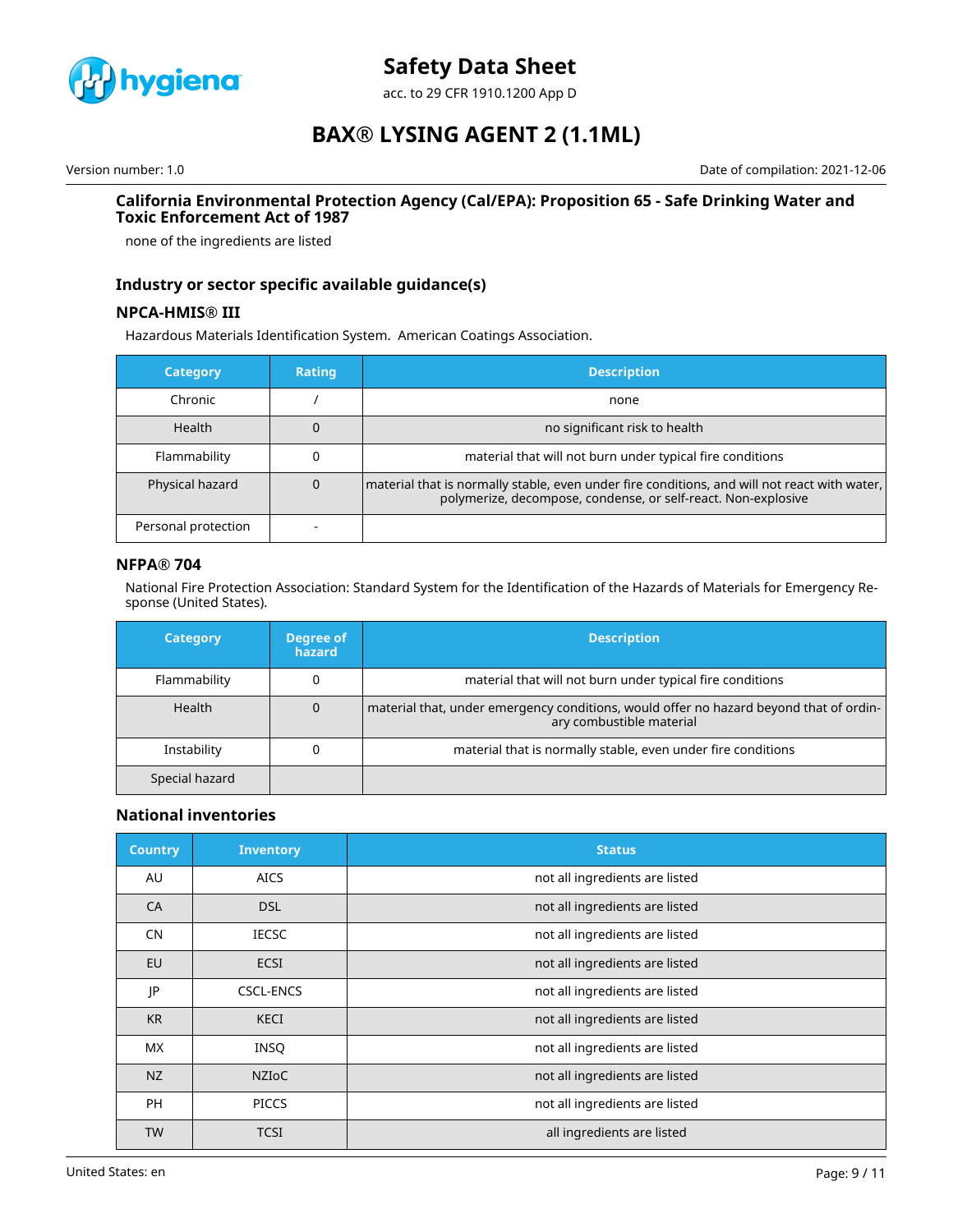

acc. to 29 CFR 1910.1200 App D

# **BAX® LYSING AGENT 2 (1.1ML)**

Version number: 1.0 Date of compilation: 2021-12-06

| <b>Country</b>                                                                                                                           | <b>Inventory</b>                                                                                                                                                                                                                                                                                                                                                                                                                                                                                                                                | <b>Status</b>                  |
|------------------------------------------------------------------------------------------------------------------------------------------|-------------------------------------------------------------------------------------------------------------------------------------------------------------------------------------------------------------------------------------------------------------------------------------------------------------------------------------------------------------------------------------------------------------------------------------------------------------------------------------------------------------------------------------------------|--------------------------------|
| US                                                                                                                                       | <b>TSCA</b>                                                                                                                                                                                                                                                                                                                                                                                                                                                                                                                                     | not all ingredients are listed |
| Legend<br><b>AICS</b><br><b>CSCL-ENCS</b><br><b>DSL</b><br>ECSI<br>IECSC<br>INSO<br>KECI<br>NZIoC<br><b>PICCS</b><br>TCSI<br><b>TSCA</b> | Australian Inventory of Chemical Substances<br>List of Existing and New Chemical Substances (CSCL-ENCS)<br>Domestic Substances List (DSL)<br>EC Substance Inventory (EINECS, ELINCS, NLP)<br>Inventory of Existing Chemical Substances Produced or Imported in China<br>National Inventory of Chemical Substances<br>Korea Existing Chemicals Inventory<br>New Zealand Inventory of Chemicals<br>Philippine Inventory of Chemicals and Chemical Substances (PICCS)<br>Taiwan Chemical Substance Inventory<br><b>Toxic Substance Control Act</b> |                                |

# **15.2 Chemical Safety Assessment**

Chemical safety assessments for substances in this mixture were not carried out.

# **SECTION 16: Other information, including date of preparation or last revision**

# **Abbreviations and acronyms**

| Abbr.           | <b>Descriptions of used abbreviations</b>                                                                     |
|-----------------|---------------------------------------------------------------------------------------------------------------|
| 49 CFR US DOT   | 49 CFR U.S. Department of Transportation                                                                      |
| CAS             | Chemical Abstracts Service (service that maintains the most comprehensive list of chemical substances)        |
| <b>DGR</b>      | Dangerous Goods Regulations (see IATA/DGR)                                                                    |
| <b>EINECS</b>   | European Inventory of Existing Commercial Chemical Substances                                                 |
| <b>ELINCS</b>   | European List of Notified Chemical Substances                                                                 |
| <b>GHS</b>      | "Globally Harmonized System of Classification and Labelling of Chemicals" developed by the United Nations     |
| <b>IATA</b>     | <b>International Air Transport Association</b>                                                                |
| <b>IATA/DGR</b> | Dangerous Goods Regulations (DGR) for the air transport (IATA)                                                |
| <b>ICAO</b>     | International Civil Aviation Organization                                                                     |
| <b>IMDG</b>     | International Maritime Dangerous Goods Code                                                                   |
| <b>MARPOL</b>   | International Convention for the Prevention of Pollution from Ships (abbr. of "Marine Pollutant")             |
| <b>NLP</b>      | No-Longer Polymer                                                                                             |
| NPCA-HMIS® III  | National Paint and Coatings Association: Hazardous Materials Identification System - HMIS® III, Third Edition |
| <b>OSHA</b>     | Occupational Safety and Health Administration (United States)                                                 |
| <b>PBT</b>      | Persistent, Bioaccumulative and Toxic                                                                         |
| <b>RTECS</b>    | Registry of Toxic Effects of Chemical Substances (database of NIOSH with toxicological information)           |
| vPvB            | Very Persistent and very Bioaccumulative                                                                      |

# **Key literature references and sources for data**

OSHA Hazard Communication Standard (HCS), 29 CFR 1910.1200.